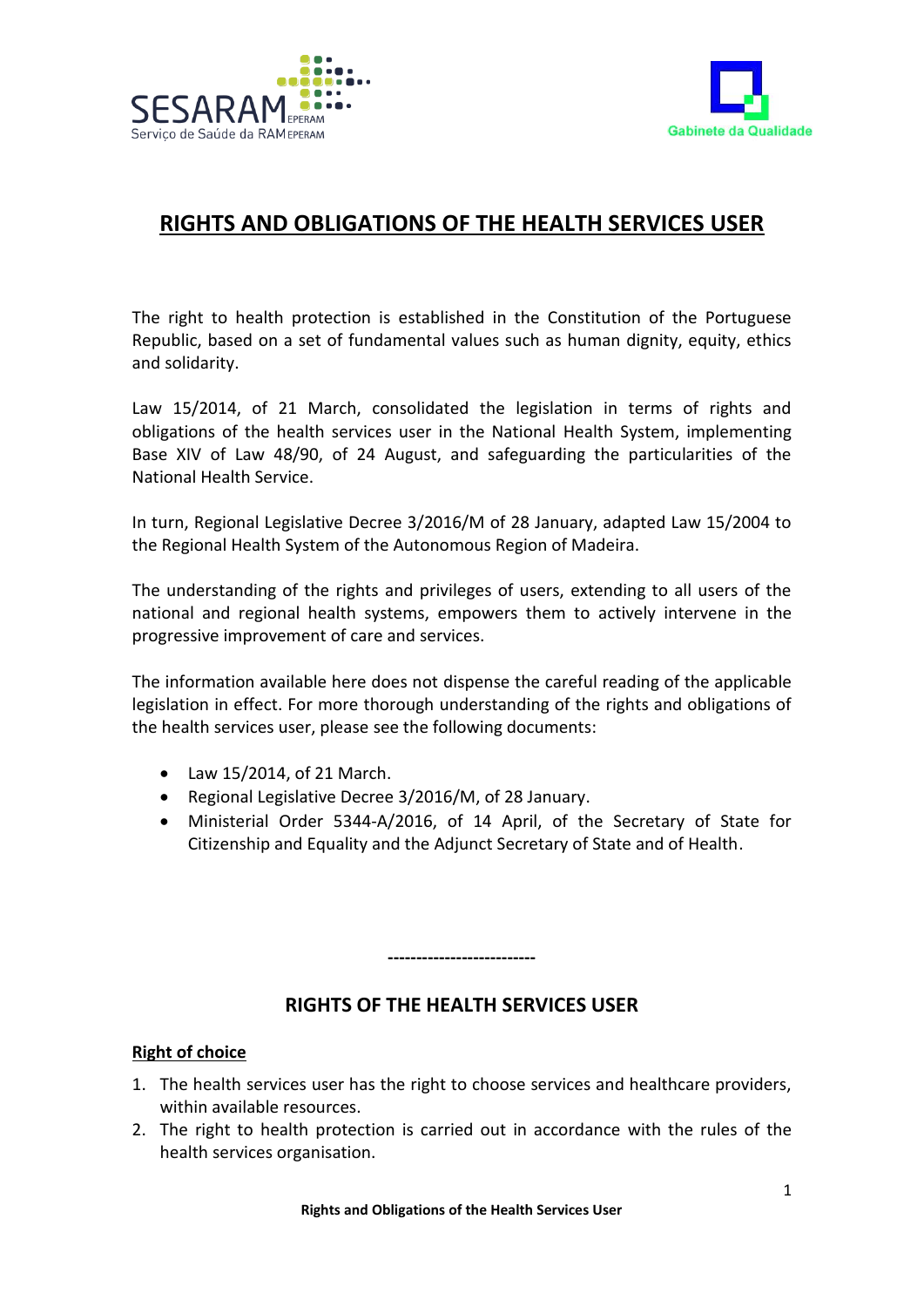



## **Consent or refusal**

- 1. Consent to or refusal of medical care must be a free and informed decision, unless otherwise specially provided for by law.
- 2. The health services user may, at any time during the provision of medical care, rescind consent.

#### **Suitability of the provision of medical care**

- 1. The health services user has the right to receive, promptly or within a time considered medically acceptable, depending on the situation, the needed medical care.
- 2. The health services user has the right to receive the most suitable and technically correct medical care.
- 3. Medical care must be provided in a humane and respectful manner.

#### **Transfer of patients in Regional Health Services**

- 1. The right to patient transfer in Regional Health Services applies to the following situations, without prejudice to the standards of access to cross-border medical care provided for by law:
	- a. Provision of public or private medical care, given outside the Region, or abroad, due to lack of technical or human means in the Regional Health Services and duly referred by said service;
	- b. Provision of private medical care outside the Region, or abroad, by the user's own option or choice, when the technical or human means are present in Regional Health Services;
	- c. Provision of one-time or continued medical treatment for the user who, due to any changes, is outside the Region or abroad.

## **Personal data and protection of private life**

- 1. The health services user holds all the rights of protection of personal data and personal privacy.
- 2. Data processing in the area of health is subject to Art. 5 of Law 67/98, of 26 October, corrected by Rectification Statement 22/98, of 28 November, and amended by Law 103/2015, of 24 August, guaranteeing, specifically, that the data gathered is appropriate and relevant and does not exceed the needs for the purposes in question.
- 3. The health services user holds the right to access personal data gathered and may require correction of incorrect information and the inclusion of information completely or partially omitted, under the terms of Art. 11 of Law 67/98, of 26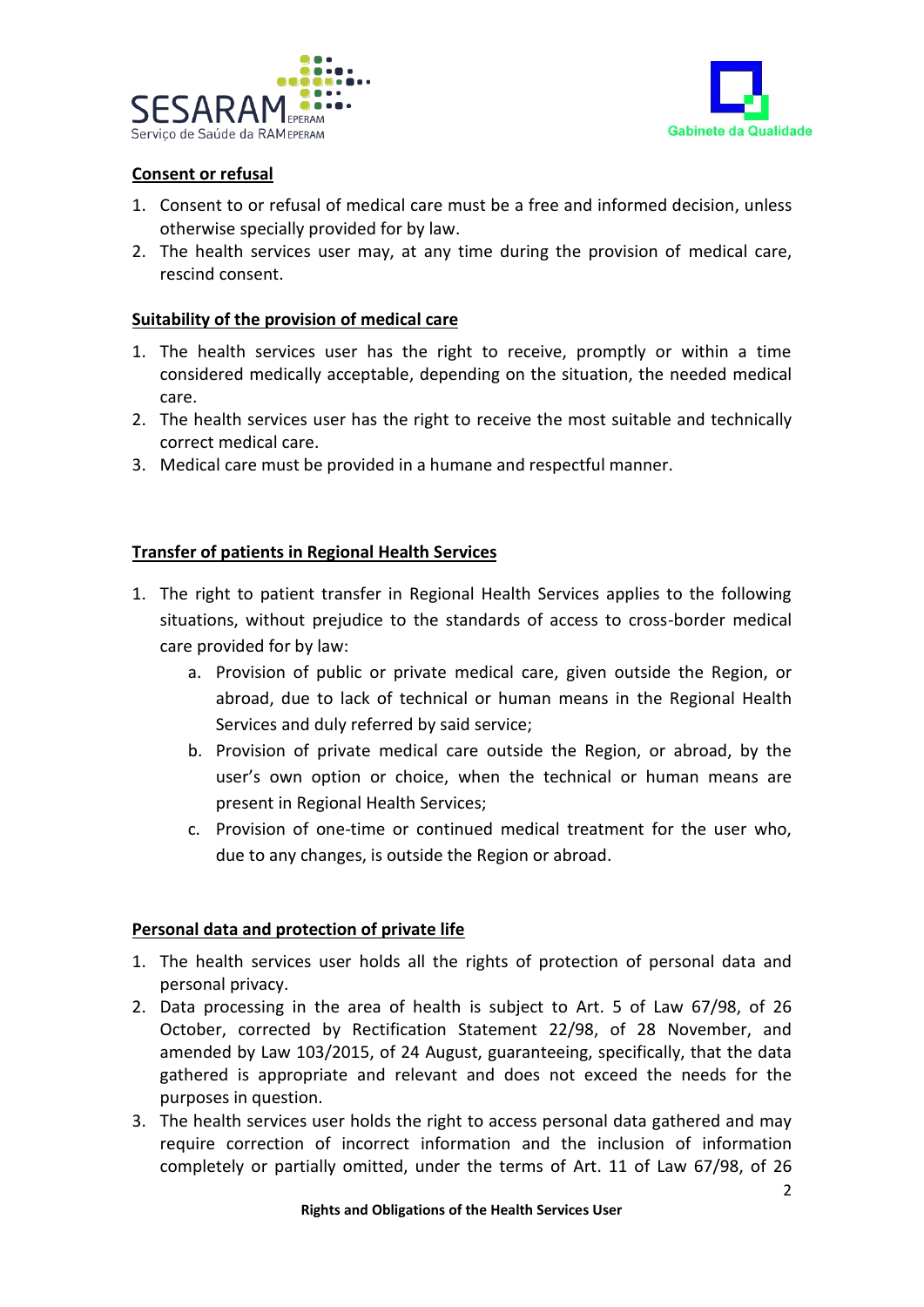



October, corrected by Rectification Statement 22/98, of 28 November, and amended by Law 103/2015, of 24 August.

## **Confidentiality**

- 1. The health services user has the right to the confidentiality of personal information.
- 2. Health professionals are obligated to keep confidential any information they learn as a result of performing their duties, except when otherwise provided for by law or when a court order requires the information to be revealed.

#### **Right to information**

- 1. The health services user has the right to be informed by the healthcare provider regarding his/her condition, possible treatment options and the expected progression of the condition.
- 2. The information must be communicated in an accessible, objective, complete and intelligible manner.

#### **Right to a second opinion**

- 1. The patient has the right to a second opinion regarding his or her health condition in the event of a serious illness, particularly if the decision involves great risks or serious consequences.
- 2. This right, which entails seeking the opinion of another doctor, allows the patient to provide additional information regarding his health condition, thus enabling a clearer decision regarding the treatment to pursue.
- 3. In the situations mentioned above, the doctor should accept and may even take the initiative to suggest that the patient seek another medical opinion.

**Note:** This right is not provided for in Law 15/2014, of 21 March, nor in Regional Legislative Decree 3/2016/M, of 28 January. However, it may be exercised, under the circumstances listed above, only within the context of the Health Services of the Autonomous Region of Madeira.

#### **Spiritual and religious care**

- 1. The health services user has the right to receive religious support, regardless of the user's faith.
- 2. Churches and religious communities that are legally recognised are ensured conditions that allow for the free exercise of spiritual and religious support for any hospitalised patients in health establishments who have so requested.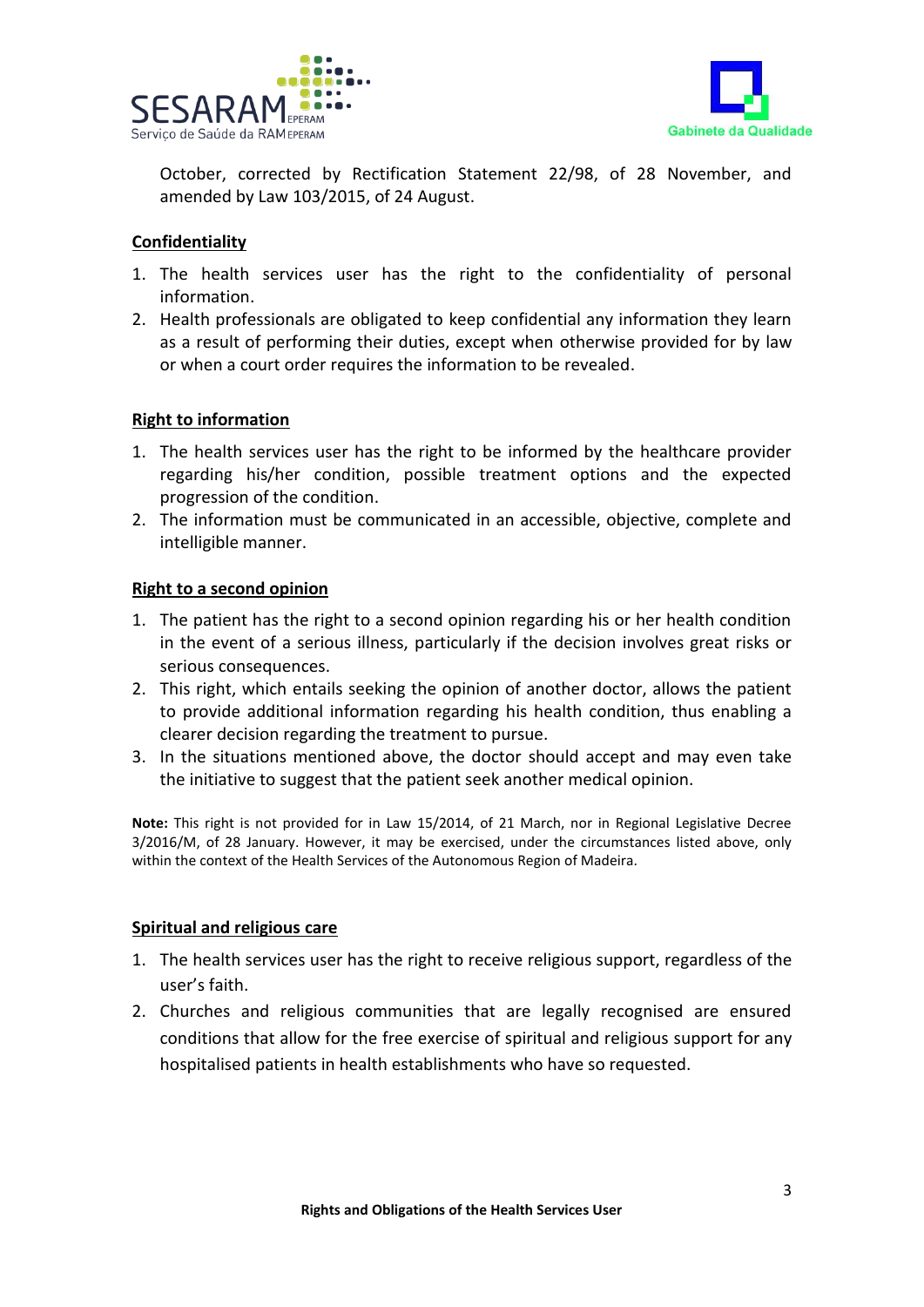



## **Complaints and claims**

- 1. The health services user has the right to complain or present a claim at health establishments, under the terms of the law, as well as receive compensation for damages incurred.
- 2. Complaints and claims may be presented in a complaint book or individually, with response to them being compulsory.
- 3. Health services, providers of goods or health services and health operators are required to have a complaint book that can be filled in whenever requested.

**Note:** One may also exercise this right online. To present a complaint or a claim, or to communicate gratitude or a suggestion, please access [www.sesaram.pt](http://www.sesaram.pt/) and click **Fale Connosco** (Contact Us) in the **Cidadão** (Citizen) menu.

#### **Right of association**

- 1. The health services user has the right to hire entities to represent and defend his/her interests.
- 2. The health services user may hire entities that collaborate with the health system, specifically associations that promote and protect health or groups of health establishment friends.

## **Minors and incapacitated**

For minors and those incapacitated, the law regarding the conditions in which their legal representatives may exercise the rights granted them, specifically regarding consent or refusal of care, is applicable.

## **Right to a companion**

- 1. At Regional Health Service emergency services, all users have the right to be accompanied by a person of their choosing, this information to be provided at the time of admittance.
- 2. A pregnant woman hospitalised at a health establishment has the right to be accompanied, during all phases of labour, by any person of her choosing.
- 3. Family presence is allowed for all children hospitalised in a health establishment, as well as disabled persons, those who are dependent on others and persons in advanced stages of an incurable illness and in final stages of life.
- 4. Oncology patients have the right to be accompanied by any person of their choosing, during hospital stays and during all treatment phases.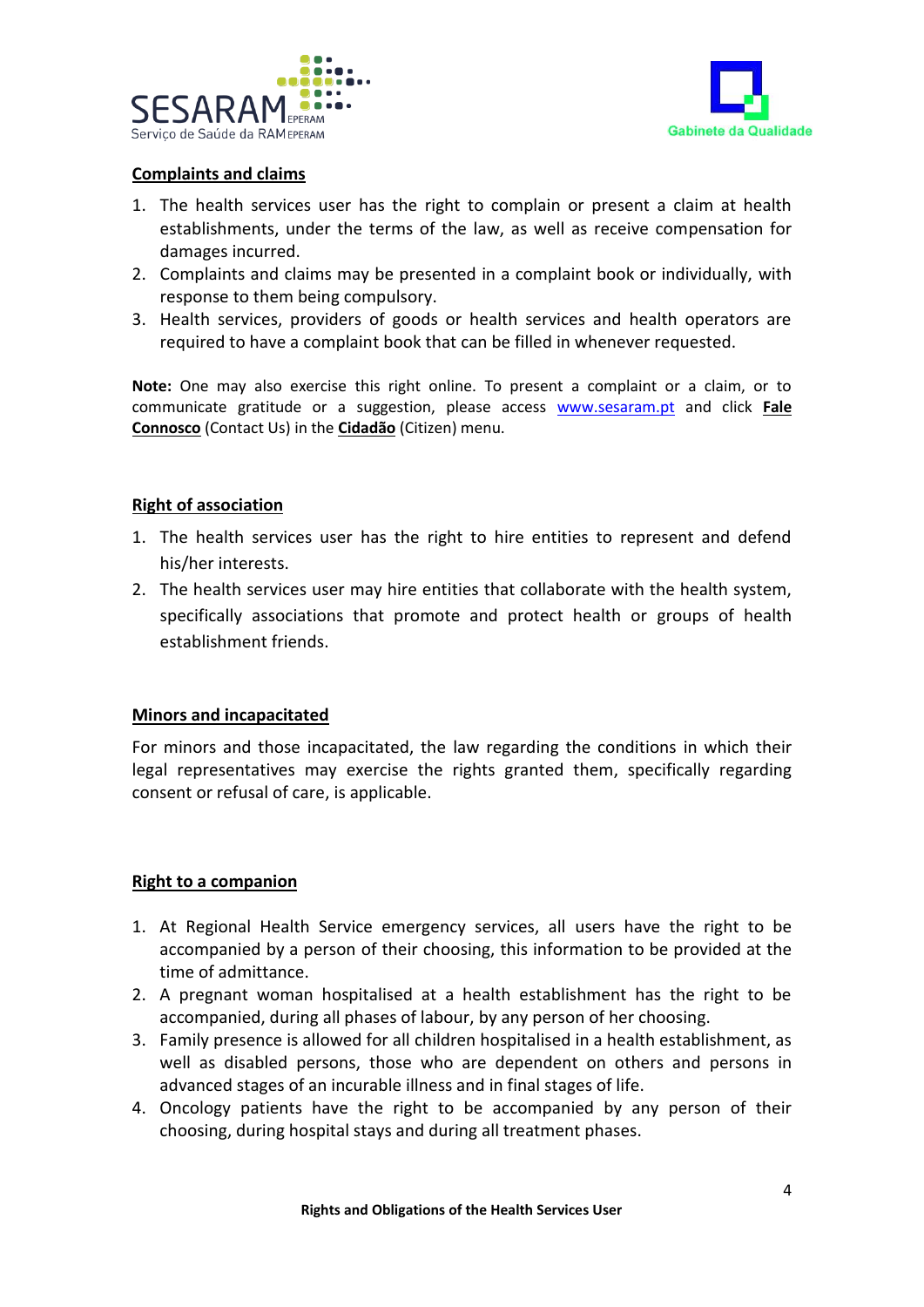



# **A. Companion**

- 1. In situations when the clinical situation does not allow the patient to choose the companion freely, the services may promote the right to a companion and request proof of family ties or the relationship to the patient invoked by the companion.
- 2. The nature of the family ties or relationship mentioned in the previous paragraph may not be used to prevent accompaniment.
- 3. When the person hospitalised is unaccompanied, the administration of the health establishment shall take all measures to see that the necessary personalised care is given, as appropriate for the situation.

#### **B. Limits to the right to a companion**

- 1. Being present at or watching surgeries and other exams or treatments is not allowed if, due to their nature, their efficacy or correctness could be placed in jeopardy because of the companion's presence, except when express authorisation has been given by the doctor in charge.
- 2. The presence of a companion must not compromise the conditions and technical requirements needed to provide medical care.
- 3. In the situations provided for in the previous paragraphs, it is the responsibility of the health professional responsible for providing medical care to inform and explain to the companion the reasons that would prevent him/her from continuing to accompany the patient.

## **C. Rights and obligations of the companion**

- 1. The companion has the right to be informed in a clear and timely manner regarding the patient's condition, at the different phases of care, with the following exceptions:
	- a) Express indication by the patient to the contrary;
	- b) Information kept under medical confidentiality.
- 2. The companion must behave in a civil manner, respecting and complying with the well-grounded instructions and demands given by the health professionals.
- 3. In the event of a violation of the right of civility, obedience or respect, the services may prevent the companion from remaining with the patient and ask him/her to leave the health services, in which case a different companion may be named as a replacement.

## **D. Conditions for accompanying a pregnant woman during labour**

1. The right to companionship may be exercised regardless of the time of day or night when the labour takes place.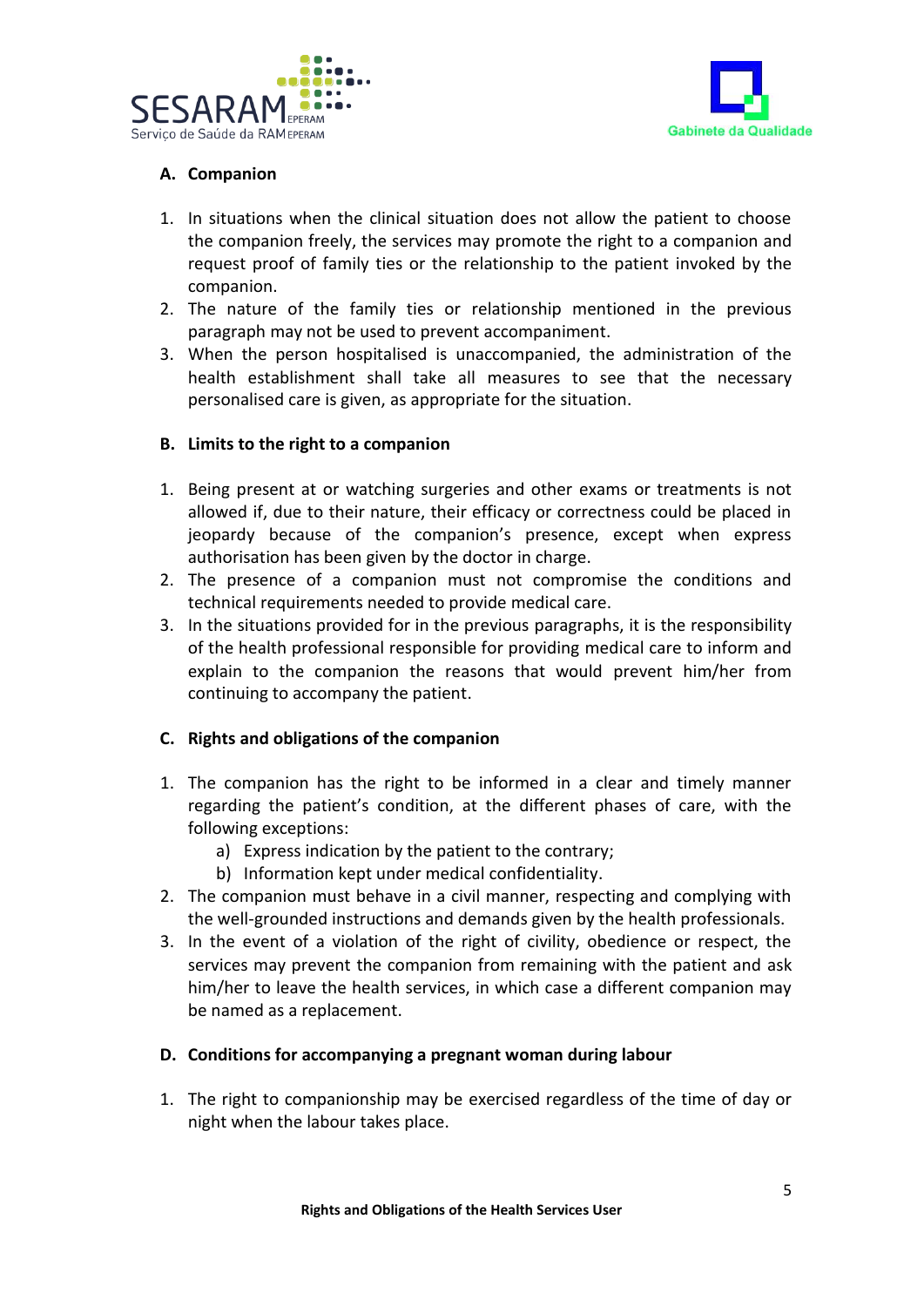



2. To the extent necessary to fulfil that which is set forth in this document, the companion shall not be subject to the hospital policy for visits, nor to its restrictions.

#### **E. Conditions for accompanying a pregnant woman**

- 1. A companion may, at times, not be allowed in situations of serious medical conditions, if it is unadvisable and if expressly determined by the obstetrician.
- 2. A companion may not be possible in units where facilities are not conducive to the presence of a companion or where it is not possible to guarantee the privacy of other women in labour.
- 3. In the situations provided for in previous paragraphs, the interested parties must be duly informed of the corresponding reasons, by the staff in charge.
- 4. In situations when the child hospitalised is a carrier of a transmittable disease in which contact with others constitutes a risk to public health, the right to a companion may be terminated or limited, by written indication of the doctor responsible.

#### **F. Family companion for people with disabilities or those dependent on others**

1. People with disabilities or dependent on others, cancer patients in advanced stages, and persons in final stages of life, hospitalised at a health establishment, have the right to be permanently accompanied by a parent, child, spouse or partner and, if these are absent or hindered, or at the patient's discretion, by a person of their choosing.

## **G. Conditions for a family companion for people with disabilities or those dependent on others**

- 1. Permanent family companionship can be carried out during the day or at night, following the instructions and technical rules regarding applicable medical care and the other standards established by the corresponding hospital regulation.
- 2. Companions may not be present in surgeries or treatments where their presence could be detrimental to the correctness or efficacy of said procedures, except with authorisation by the doctor in charge.

#### **H. Cooperation between the companion and services**

- 1. Health professionals should give companions the appropriate information and guidance so that they may, if they so desire and under the supervision of the doctors, cooperate in the provision of care for the person hospitalised.
- 2. The companion must follow the instructions that, under the terms of the current law, are given by the health professionals.